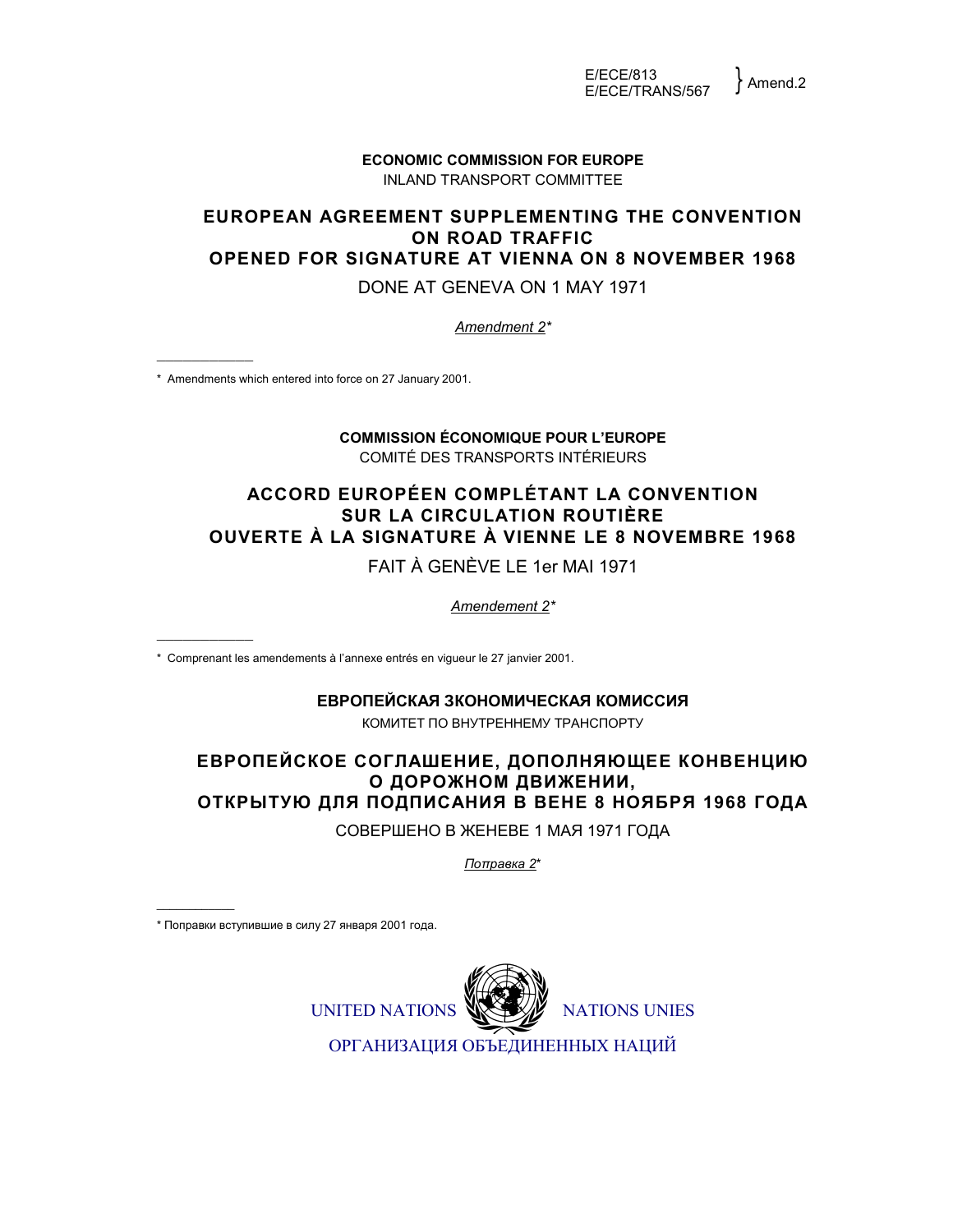E/ECE/813 E/ECE/813<br>E/ECE/TRANS/567 } Amend.2 page 2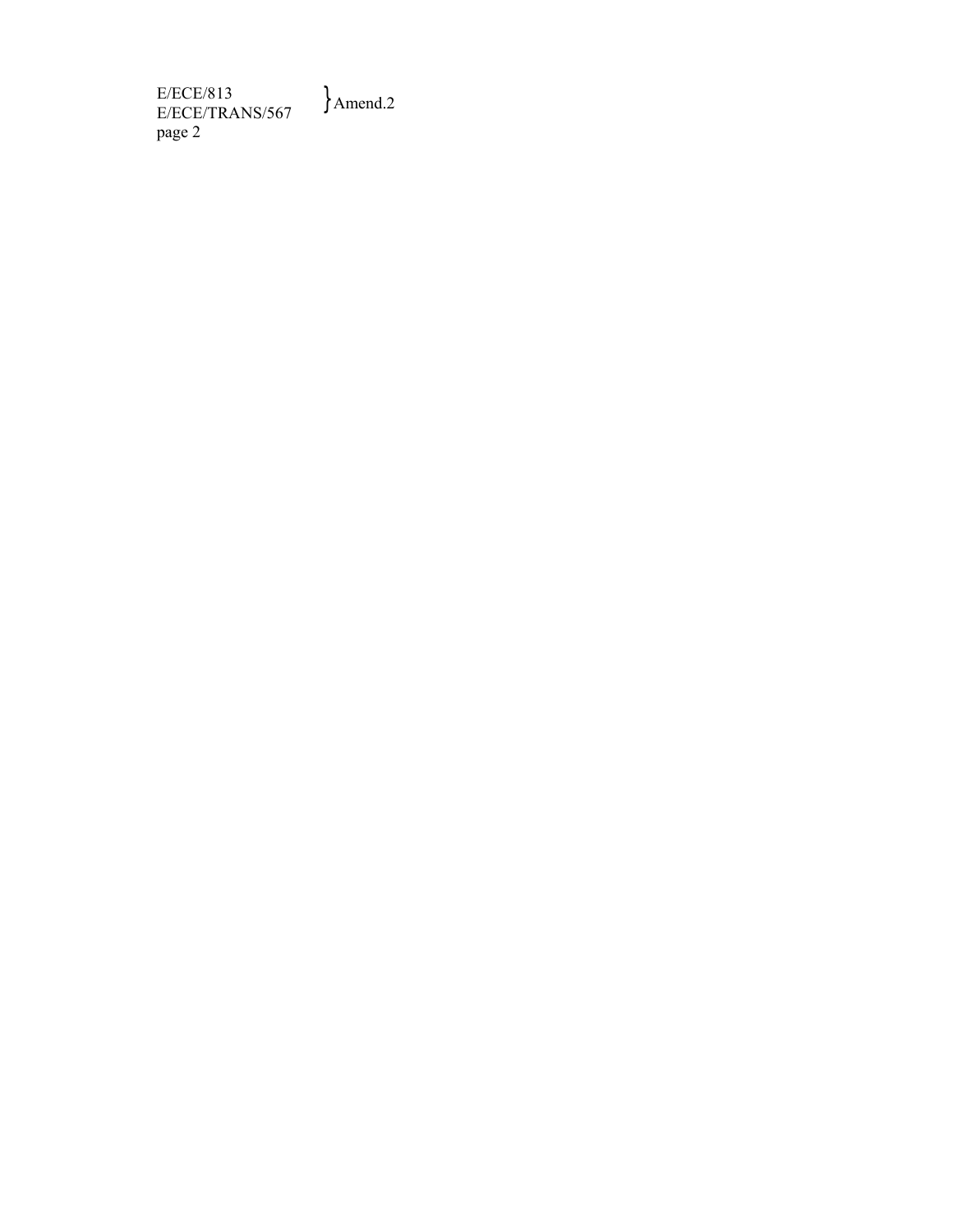#### E/ECE/813  $E/ECE/TRANS/567$  Amend.2 page 3

Preamble text below the title of the European Agreement (document E/ECE/813- E/ECE/TRANS/567), amend to read as follows:

# "THE CONTRACTING PARTIES, BEING ALSO PARTIES TO THE CONVENTION ON ROAD TRAFFIC OPENED FOR SIGNATURE AT VIENNA ON 8 NOVEMBER 1968,

DESIRING to achieve greater uniformity in the rules governing road traffic in Europe and to ensure a higher level of protection of the environment,

HAVE AGREED as follows:"

Article 1, paragraph 1, amend to read:

"The Contracting Parties, being also Parties to the Convention on Road Traffic opened for signature at Vienna on 8 November 1968, shall take appropriate measures to ensure that the traffic rules in force and technical requirements to be satisfied by wheeled vehicles registered in their territories conform in substance to the provisions of the annex to this Agreement."

Annex to the European Agreement Supplementing the Convention on Road Traffic (document E/ECE/813-E/ECE/TRANS/567/Amend.1), amend to read as follows:

3. Ad Article 1 of the Convention (Definitions) Additional subparagraph to be inserted at the end of this Article, amend to read:

"Additional subparagraphs to be inserted at the end of this article

These subparagraphs shall be read as follows:

- (ab) Persons pushing or pulling a child's carriage, a bath chair or invalid chair, or any other small vehicle without an engine, or pushing a cycle or moped and handicapped persons travelling in invalid chairs propelled by such persons or moving at walking pace shall be treated as pedestrians;
- (ac) "1958 Geneva Agreement" means Agreement Concerning the Adoption of Uniform Technical Prescriptions for Wheeled Vehicles, Equipment and Parts which can be fitted and/or be used on Wheeled Vehicles and the Conditions for Reciprocal Recognition of Approvals Granted on the Basis of these Prescriptions, done at Geneva on 20 March 1958 and amended as of 16 October 1995;
- (ad) "ECE Regulation" means a Regulation annexed to the 1958 Agreement;
- (ae) "1997 Vienna Agreement" means the Agreement concerning the Adoption of Uniform Conditions for Periodical Technical Inspections of Wheeled Vehicles and the Reciprocal Recognition of such Inspections done at Vienna on 13 November 1997.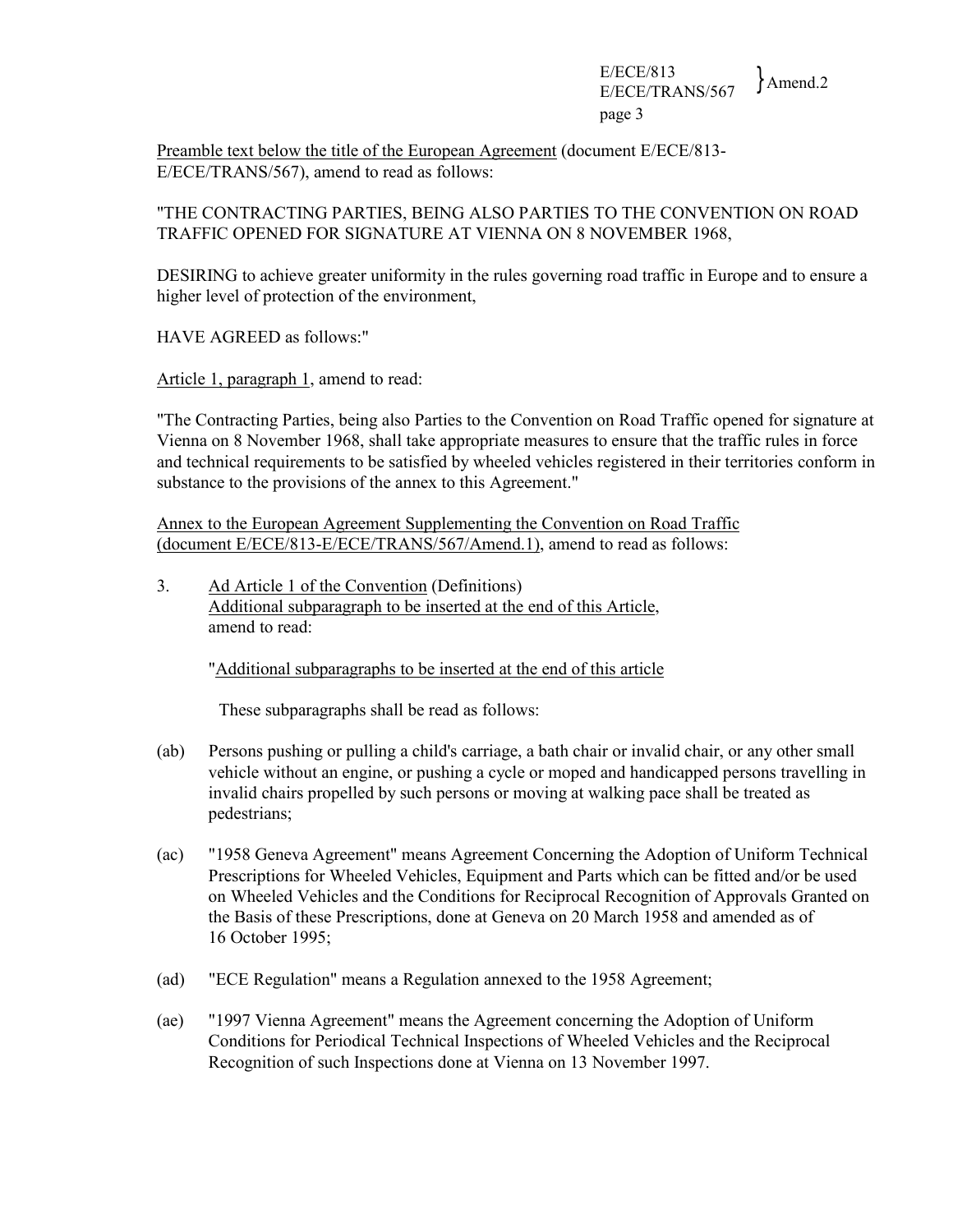E/ECE/813  $E/ECE/STAS/567$  } Amend.2 page 4

- (af) "ECE Rule" means a Rule annexed to the 1997 Vienna Agreement."
- 4. Ad Article 3 of the Convention (Obligations of the Contracting Parties)

At the beginning of this paragraph insert:

"Paragraph 2, subparagraph (a)

This subparagraph shall be read as follows:

"Contracting Parties shall also take appropriate measures to ensure that the rules in force in their territories concerning the technical requirements to be satisfied by motor vehicles and trailers conform to the provisions of Annex 5 to this Convention; provided that they are in no way contrary to the safety principles governing the provisions of Annex 5, the said rules may contain provisions not contained in Annex 5. Contracting Parties shall also take appropriate measures to ensure that motor vehicles and trailers registered in their territories conform to the provisions of paragraph 4 inserted in Article 39 of the Convention and Annex 5 to this Convention when entering international traffic."

## Paragraph 3

This paragraph shall be read as follows:

"Subject to the exceptions provided for in Annex 1 to this Convention, Contracting Parties shall be bound to admit to their territories in international traffic motor vehicles and trailers which fulfil the conditions laid down in Chapter III of this Convention as amended by this Agreement and whose drivers fulfil the conditions laid down in Chapter IV; they shall also be bound to recognize registration certificates and international technical inspection certificates, if applicable, issued in accordance with the provisions of Chapter III as amended by this Agreement as prima facie evidence that the vehicles to which they refer fulfil the conditions laid down in the said Chapter III."

Add the following new paragraph 26 bis:

26 bis. Ad Article 39 of the Convention (Technical requirements and inspection of vehicles)

#### Additional paragraphs to be inserted at the end of this Article

These paragraphs shall be read as follows:

"4. (a) Motor vehicles in international traffic whose permissible maximum mass exceeds 3,500 kg, except those used for the carriage of persons and having not more than eight seats in addition to the driver's seat, shall satisfy specific requirements with regard to noise and pollutant emissions. In this respect: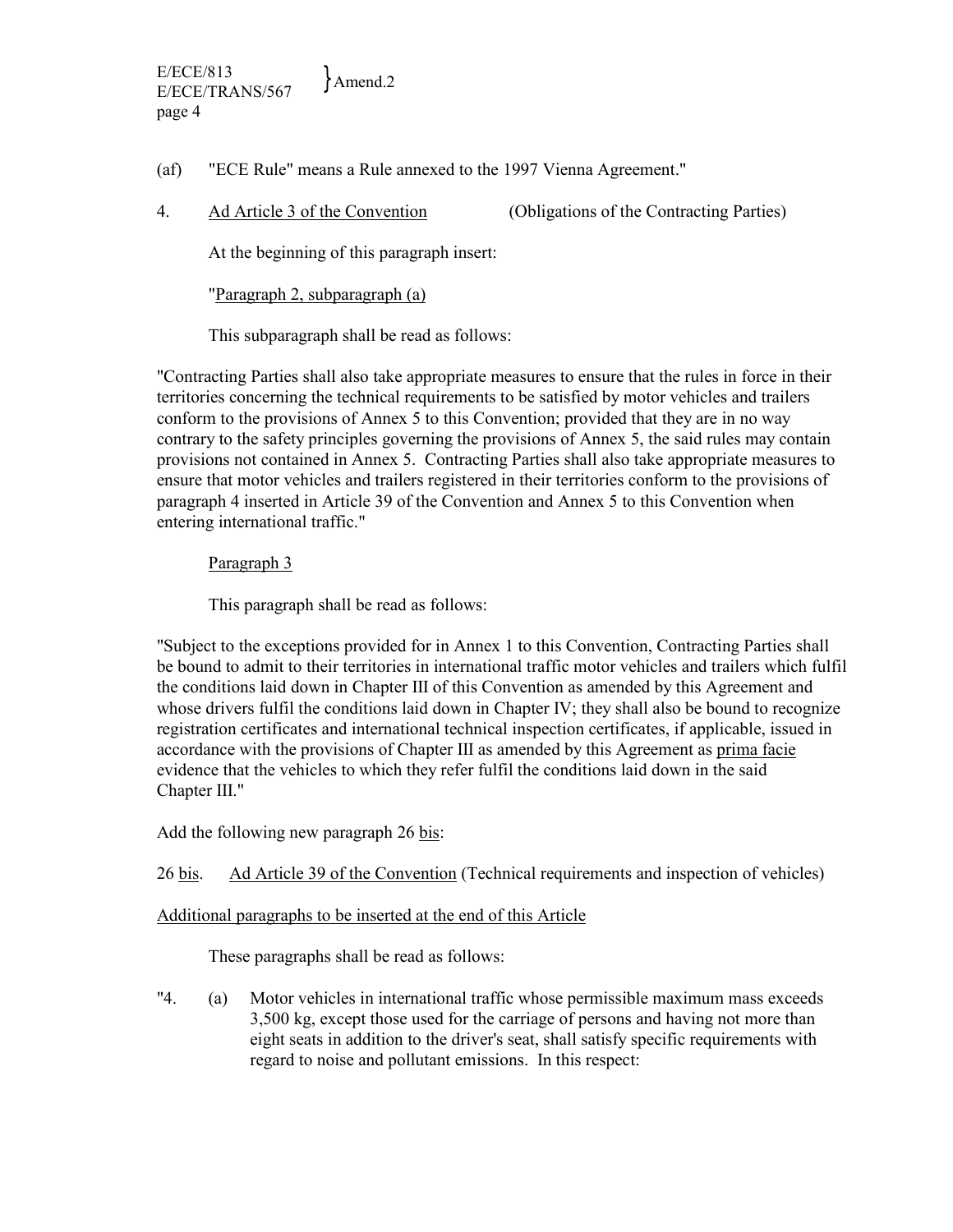#### E/ECE/813  $E/ECE/TRANS/567$  Amend.2 page 5

- (i) Such motor vehicles shall have met as a minimum the technical requirements and limits of the series of amendments to the relevant ECE Regulations in force for the purpose of the 1958 Geneva Agreement at the date of their first registration after the manufacture;
- (ii) Such motor vehicles shall meet the minimum inspection requirements specified in the relevant ECE Rule(s); the compliance with the said requirements shall be checked during periodic technical inspections referred to in paragraph 2 of this Article.
- (b) For the purpose of this paragraph, the technical requirements and limits of a series of amendments to the ECE Regulations are deemed to be in force until the date from which type approvals granted under this series of amendments cease to be valid.
- 5. (a) The driver of a motor vehicle referred to in subparagraph 4 (a) above shall, in proof of its passing a periodic technical inspection, referred to in the aforesaid subparagraph as well as of its being in good working order, carry a valid, duly completed international technical inspection certificate.
	- (b) The certificate shall be issued either by a competent authority of the Contracting Party in which territories the vehicle is registered or subdivision thereof or on behalf and by authorization of such Contracting Party or subdivision thereof by an association duly empowered thereto by that Contracting Party or subdivision thereof.
	- (c) This certificate shall specify the date of first registration after the manufacture. The proof in this certificate concerning the said periodic technical inspection shall be not older than one year. It shall conform to the provisions of Appendix 2 to the 1997 Vienna Agreement.
	- (d) For vehicles referred to in subparagraph 4 (a) above, first registered after the manufacture two years or more after the entry into force of these Amendments, the certificate shall be issued or renewed only if they meet the requirements of subparagraph 4 (a) (i) above."

Add the following new paragraph 26 ter:

"26 ter. Ad Article 40 of the Convention (Transitional provisions)

Additional paragraph to be inserted immediately after paragraph 2 of this Article

This paragraph shall be read as follows:

"3. (a) Two years after the entry into force of these Amendments, motor vehicles used in international transport whose permissible maximum mass exceeds 3,500 kg, except those used for the carriage of passengers and having not more than eight seats in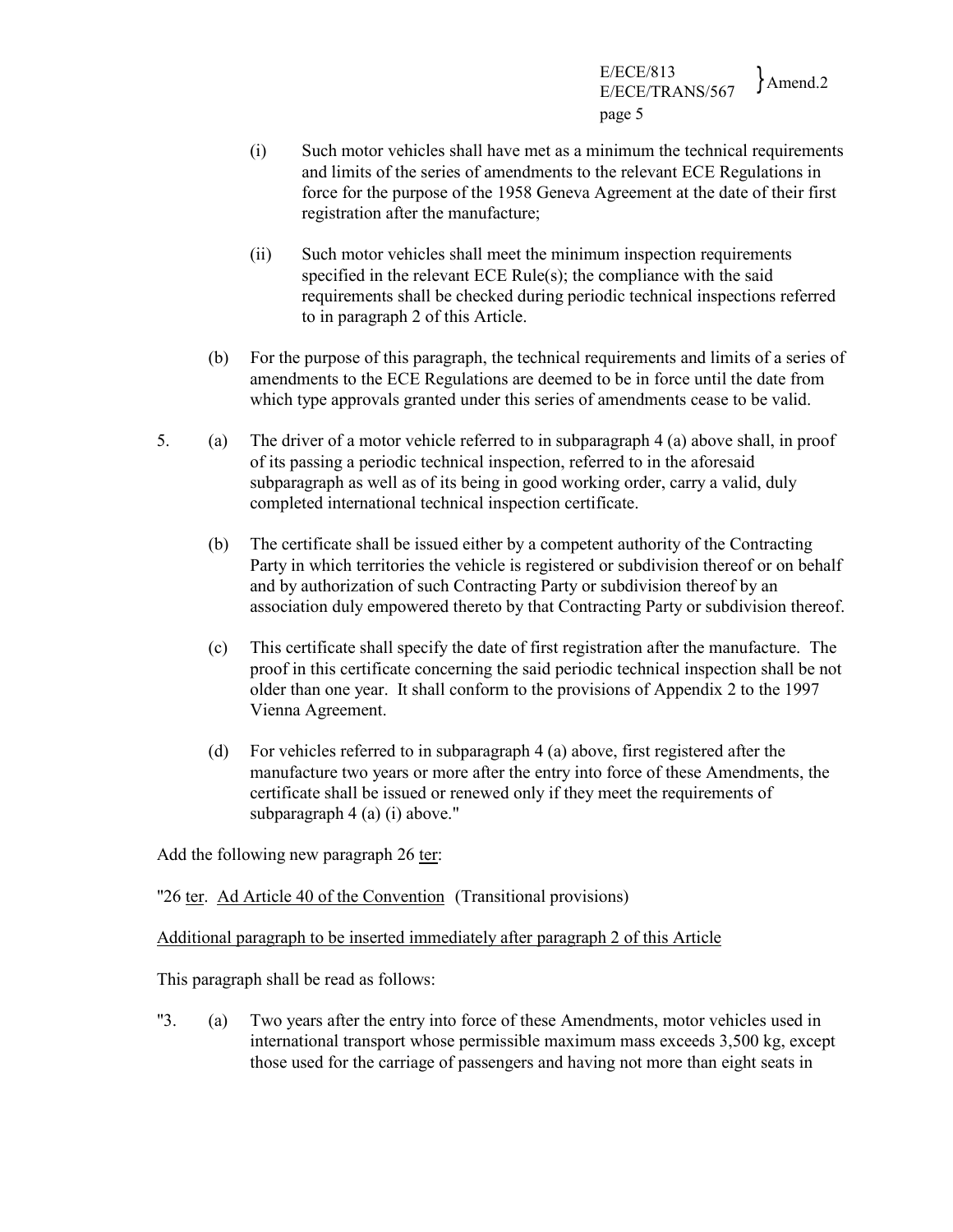addition to the driver's seat and their drivers shall satisfy the provisions of the additional subparagraph 4 (a) (ii) and paragraph 5 inserted at the end of Article 39 of the Convention.

 (b) Motor vehicles whose permissible maximum mass exceeds 3,500 kg, except those used for the carriage of persons and having not more than eight seats in addition to the driver's seat and whose first registration after the manufacture was granted before the entry into force of these Amendments or within two years following such entry into force shall not be subject to the provisions of the additional subparagraph 4(a) (i) inserted at the end of Article 39 of the Convention, provided that they satisfy the provisions of this Agreement."

\* \* \*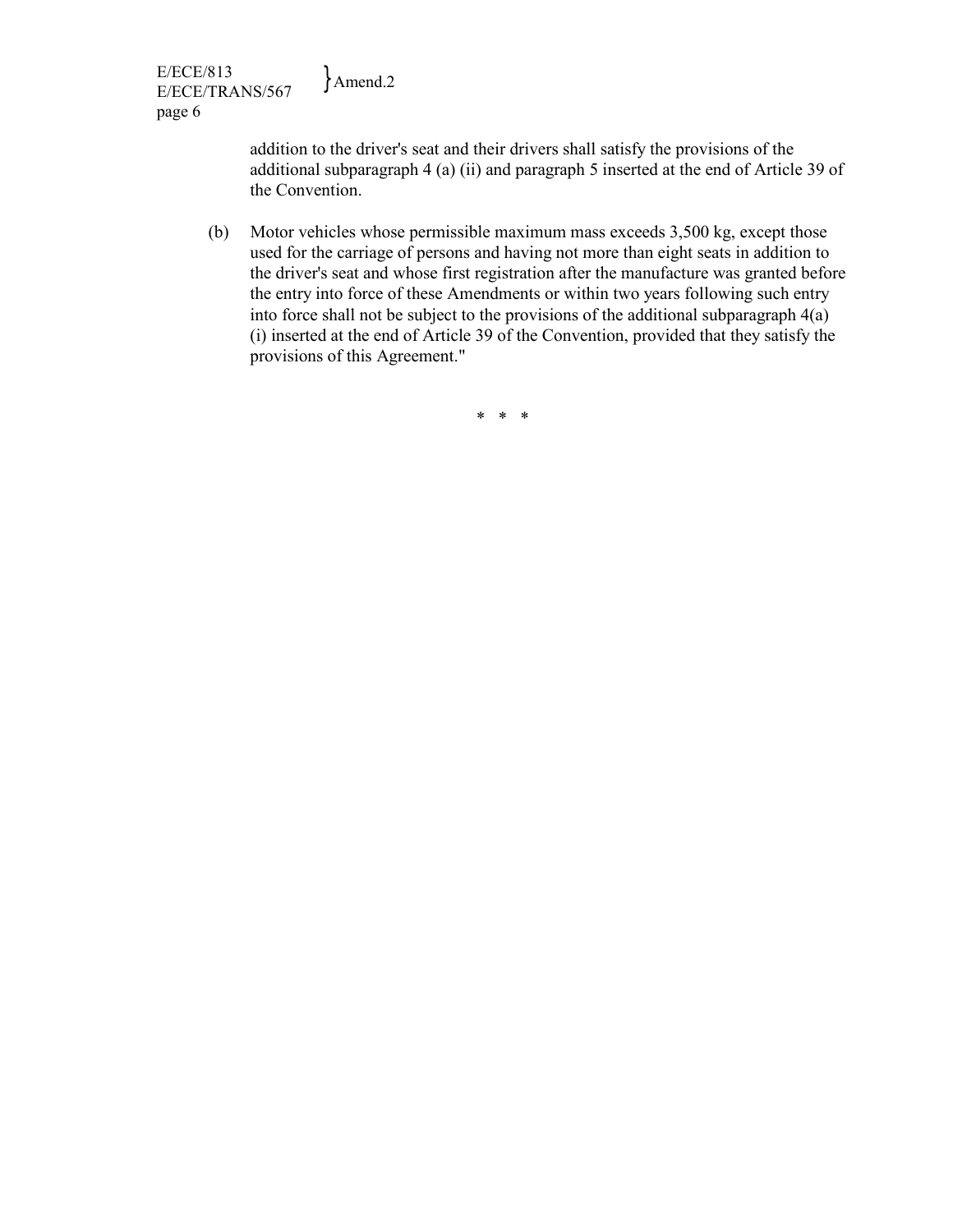Texte du Préambule sous le titre de l'Accord européen (document E/ECE/813- E/ECE/TRANS/567), modifier comme suit :

"LES PARTIES CONTRACTANTES, PARTIES A LA CONVENTION SUR LA CIRCULATION ROUTIERE OUVERTE A LA SIGNATURE A VIENNE LE 8 NOVEMBRE 1968,

DESIREUSES d'établir une plus grande uniformité des règles relatives à la circulation routière en Europe et d'assurer un niveau plus élevé de protection de l'environnement,

SONT CONVENUES de ce qui suit :"

Article 1, paragraphe 1, modifier comme suit :

"Les Parties contractantes, Parties à la Convention sur la circulation routière ouverte à la signature à Vienne le 8 novembre 1968, prendront les mesures appropriées pour que les règles de circulation en vigueur et les prescriptions techniques devant être respectées par les véhicules à roues immatriculés sur leur territoire soient, quant à leur substance, en conformité avec les dispositions de l'annexe au présent Accord."

Annexe à l'Accord européen complétant la Convention sur la circulation routière (document E/ECE/813-E/ECE/TRANS/567/Amend.1), modifier comme suit :

3. Ad Article premier de la Convention (Définitions)

Alinéa additionnel à insérer à la fin de cet article, modifier comme suit :

"Alinéas additionnels à insérer à la fin de cet article

Ces alinéas se liront comme suit :

- ab) Sont assimilées aux piétons les personnes qui poussent ou traînent une voiture d'enfant, de malade ou d'infirme, ou tout autre véhicule de petite dimension et sans moteur, celles qui conduisent à la main et en marchant un cycle ou un cyclomoteur, ainsi que les infirmes qui se déplacent dans une chaise roulante mue par eux-mêmes ou circulant à l'allure du pas;
- ac) Le terme "Accord de Genève de 1958" désigne l'Accord concernant l'adoption de prescriptions techniques uniformes applicables aux véhicules à roues, aux équipements et aux pièces susceptibles d'êtres montés ou utilisés sur un véhicule à roues et les conditions de reconnaissance réciproque des homologations délivrées conformément à ces prescriptions, fait à Genève le 20 mars 1958 et modifié le 16 octobre 1995;
- ad) L'expression "Règlement de la CEE" désigne un Règlement annexé à l'Accord de Genève de 1958;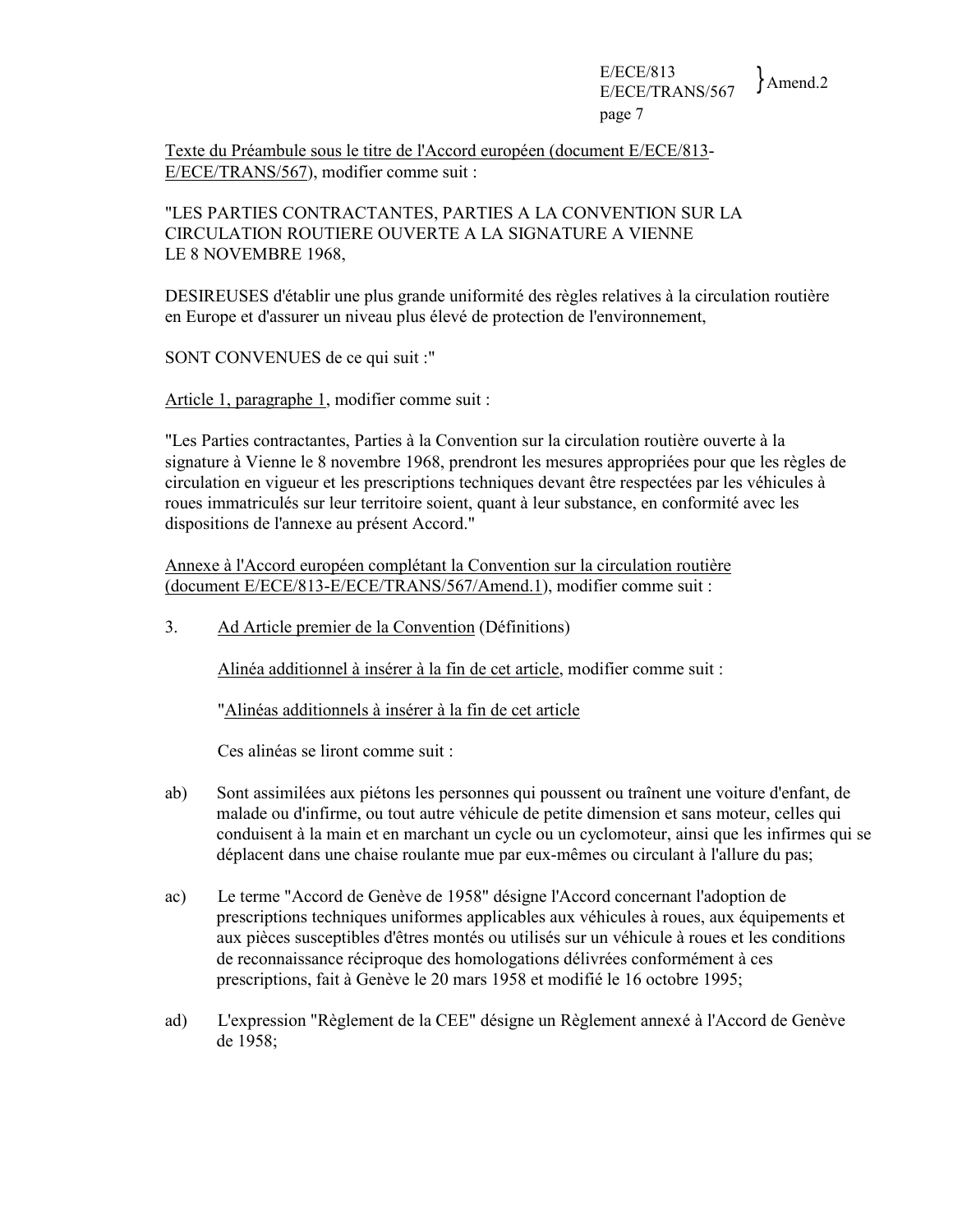- ae) L'expression "Accord de Vienne de 1997" désigne l'Accord concernant l'adoption de conditions uniformes applicables au contrôle technique périodique des véhicules à roues et la reconnaissance réciproque de ces contrôles, fait à Vienne le 13 novembre 1997;
- af) L'expression "Règle de la CEE" désigne une Règle annexée à l'Accord de Vienne de 1997."
- 4. Ad Article 3 de la Convention (Obligations des Parties contractantes)

Au début de ce paragraphe, insérer ce qui suit :

"Paragraphe 2, alinéa a)"

Cet alinéa se lira comme suit :

"Les Parties contractantes prendront également les mesures appropriées pour que les règles en vigueur sur leur territoire concernant les conditions techniques à remplir par les automobiles et les remorques soient en conformité avec les dispositions de l'annexe 5 de la présente Convention; à condition de n'être sur aucun point contraires aux principes de sécurité régissant lesdites dispositions, ces règles peuvent contenir des dispositions non prévues à ladite annexe. Elles prendront, en outre, les mesures appropriées pour que les automobiles et remorques immatriculées sur leur territoire soient en conformité avec les dispositions du paragraphe 4 inséré à l'article 39 de la présente Convention et de l'annexe 5 de la présente Convention lorsqu'elles s'engageront dans la circulation internationale."

# Paragraphe 3

Ce paragraphe se lira comme suit :

"Sous réserve des dérogations prévues à l'annexe 1 de la présente Convention, les Parties contractantes seront tenues d'admettre sur leur territoire en circulation internationale les automobiles et les remorques remplissant les conditions définies par le chapitre III de la présente Convention tel que modifié par le présent Accord et dont les conducteurs remplissent les conditions définies par le chapitre IV; elles seront tenues de reconnaître aussi les certificats d'immatriculation et les certificats internationaux de contrôle technique, le cas échéant, délivrés conformément aux dispositions du chapitre III tel que modifié par le présent Accord comme attestant, jusqu'à preuve du contraire, que les véhicules qui en font l'objet remplissent les conditions définies audit chapitre III."

Insérer le nouveau paragraphe 26 bis ci-après :

26 bis. Ad Article 39 de la Convention (Prescriptions techniques et inspection des véhicules)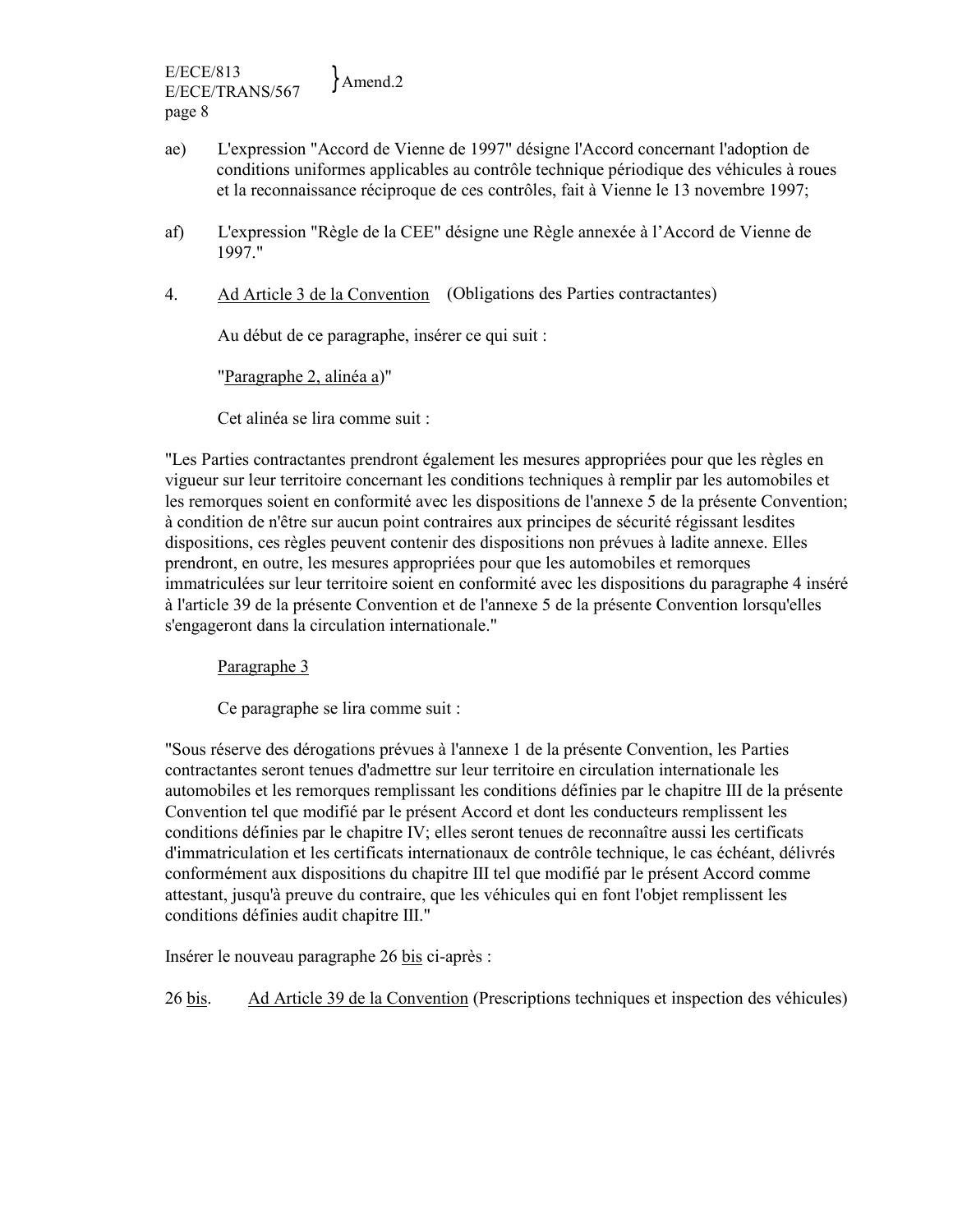#### Paragraphes additionnels à insérer à la fin de cet article

Ces paragraphes se liront comme suit :

- "4. a) Les automobiles en circulation internationale ayant une masse maximale autorisée supérieure à 3 500 kg, à l'exception de celles qui sont utilisées pour le transport des voyageurs et qui ne comportent pas plus de huit sièges sans compter celui du conducteur, doivent répondre à des prescriptions particulières en ce qui concerne le bruit et les émissions de polluants. A cet égard :
	- i) Ces automobiles devront avoir satisfait au minimum aux prescriptions techniques et aux limites prévues dans la série d'amendements aux Règlements pertinents de la CEE en vigueur aux fins de l'Accord de Genève de 1958 à la date de première immatriculation après leur construction;
	- ii) Ces automobiles devront satisfaire aux prescriptions de contrôle minimales spécifiées dans la(les) Règle(s) pertinente(s) de la CEE; la conformité aux dites prescriptions sera vérifiée lors des contrôles techniques périodiques mentionnés au paragraphe 2 du présent article.
	- b) Aux fins du présent paragraphe, on considère que les prescriptions techniques et les limites d'une série d'amendements aux Règlements de la CEE restent en vigueur jusqu'à la date à partir de laquelle les homologations de type délivrées au titre de cette série d'amendements cessent d'être valides.
- 5. a) Le conducteur d'une automobile visée à l'alinéa a) du paragraphe 4 devra, pour prouver que ledit véhicule a subi avec succès un contrôle technique périodique, mentionné à l'alinéa précité, et qu'il est en bon état de marche, être porteur d'un certificat international de contrôle technique valide et dûment rempli;
	- b) Le certificat devra avoir été délivré par une autorité compétente de la Partie contractante sur le territoire de laquelle le véhicule est immatriculé ou d'une subdivision de celle-ci ou au nom et sur autorisation de ladite Partie contractante ou subdivision de celle-ci, par une association dûment habilitée à le faire par la Partie contractante ou sa subdivision;
	- c) Ce certificat devra spécifier la date de première immatriculation après la construction du véhicule. Pour ce qui est de ce certificat, la preuve concernant ledit contrôle technique périodique ne devra pas dater de plus d'un an. Ledit certificat devra être conforme aux dispositions de l'appendice 2 de l'Accord de Vienne de 1997;
	- d) Pour ce qui est des véhicules visés à l'alinéa 4 a) ci-dessus, immatriculés pour la première fois après leur construction deux ans ou plus après l'entrée en vigueur des présents amendements, le certificat ne sera délivré ou renouvelé que s'ils satisfont aux prescriptions de l'alinéa 4 a) i) ci-dessus."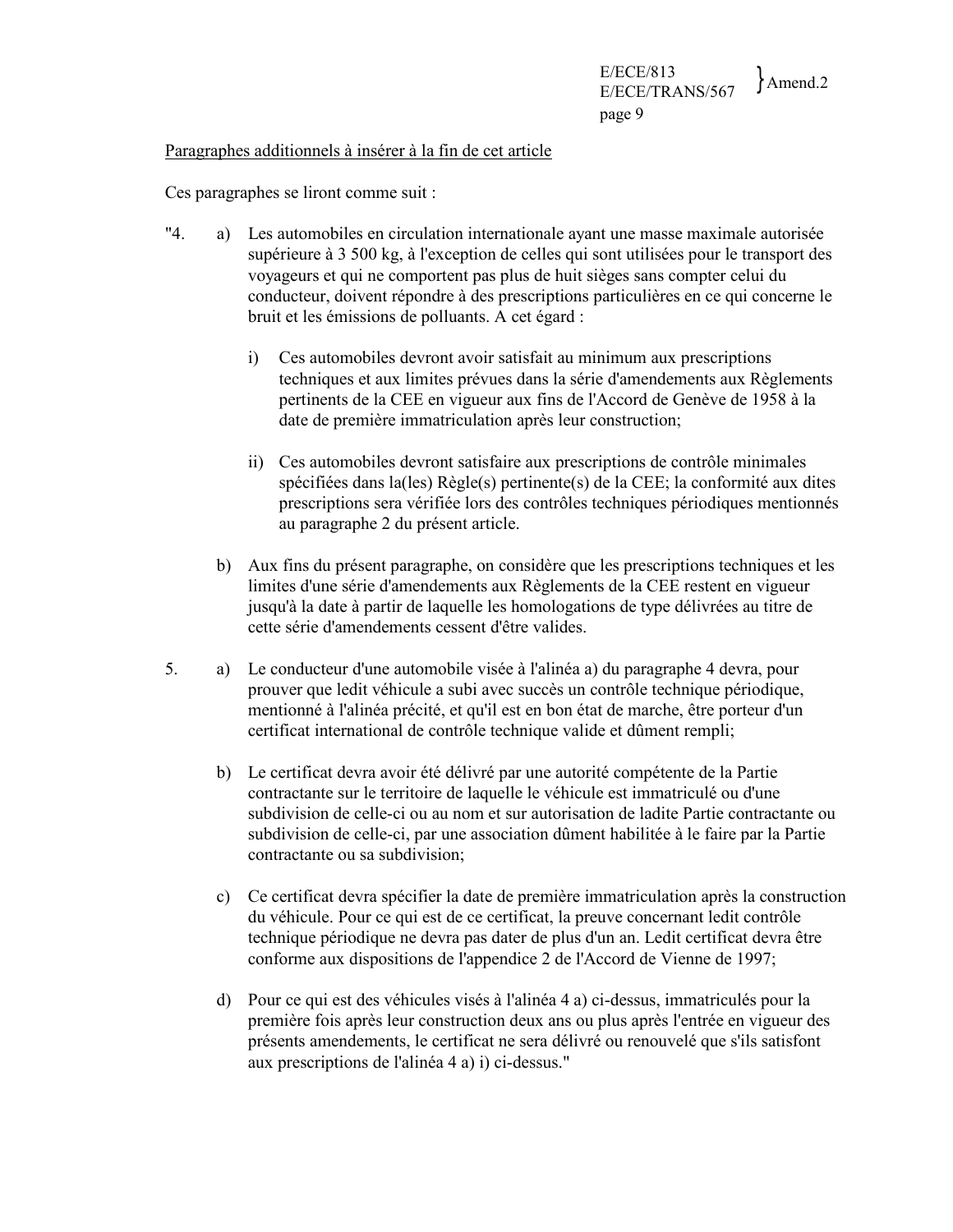E/ECE/813  $E/ECE/TRANS/567$  } Amend.2 page 10

Insérer le nouveau paragraphe 26 ter ci-après :

26 ter. Ad Article 40 de la Convention (Dispositions transitoires)

 $\mathcal{L}_\text{max}$  and  $\mathcal{L}_\text{max}$  are the set of  $\mathcal{L}_\text{max}$  . The set of  $\mathcal{L}_\text{max}$ 

Paragraphe additionnel à insérer immédiatement après le paragraphe 2 de cet article

Ce paragraphe se lira comme suit :

- "3. a) Deux ans après l'entrée en vigueur des présents amendements, les automobiles utilisées en transport international, dont la masse maximale autorisée est supérieure à 3 500 kg, à l'exception de celles utilisées pour le transport des voyageurs et ne comportant pas plus de huit sièges sans compter celui du conducteur, et leurs conducteurs devront satisfaire aux prescriptions de l'alinéa 4 a) ii) additionnel et du paragraphe 5 inséré à la fin de l'article 39 de la Convention.
	- b) Les automobiles ayant une masse maximale autorisée supérieure à 3 500 kg, à l'exception de celles utilisées pour le transport des voyageurs et ne comportant pas plus de huit sièges sans compter celui du conducteur, et dont la première immatriculation après leur construction a été délivrée avant l'entrée en vigueur des présents amendements ou dans les deux ans qui ont suivi cette entrée en vigueur, ne relèvent pas des dispositions de l'alinéa additionnel 4 a) i) inséré à l'article 39 de la Convention, à condition d'être conformes aux dispositions du présent Accord."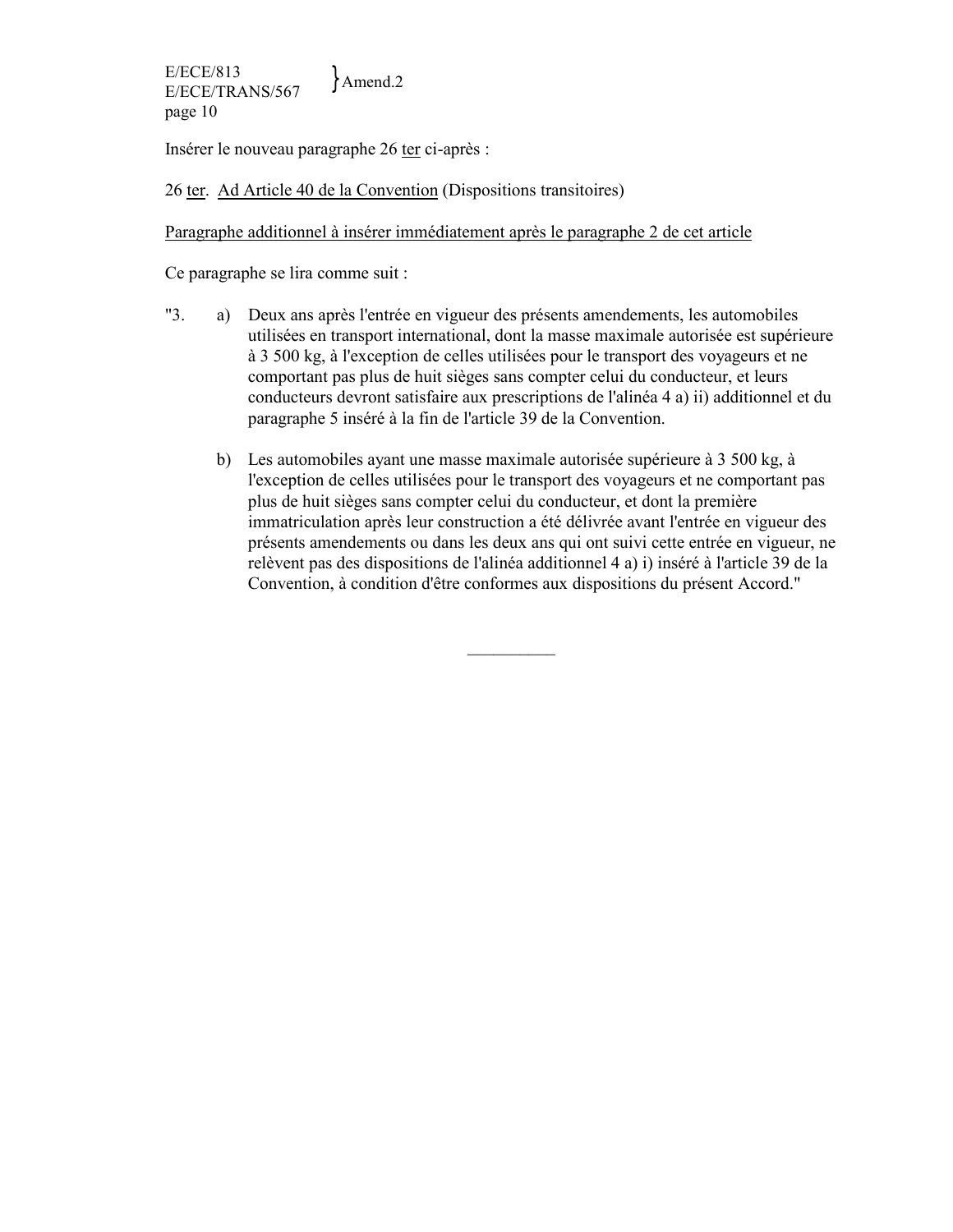E/ECE/813  $E/ECE/TRANS/567$  Amend.2 page 11

Текст преамбулы под названием Европейского соглашения (документ E/ECE/813- E/ECE/TRANS/567) изменить следующим образом:

 "ДОГОВАРИВАЮЩИЕСЯ СТОРОНЫ, ЯВЛЯЮЩИЕСЯ ТАКЖЕ СТОРОНАМИ КОНВЕНЦИИ О ДОРОЖНОМ ДВИЖЕНИИ, ОТКРЫТОЙ ДЛЯ ПОДПИСАНИЯ В ВЕНЕ 8 НОЯБРЯ 1968 ГОДА,

СТРЕМЯСЬ к дальнейшей унификации правил, регулирующих дорожное движение в Европе, и к обеспечению более высокого уровня охраны окружающей среды,

СОГЛАСИЛИСЬ о нижеследующем:".

Пункт 1 статьи 1 изменить следующим образом:

 "Договаривающиеся Стороны, являющиеся также Сторонами Конвенции о дорожном движении, открытой для подписания в Вене 8 ноября 1968 года, принимают соответствующие меры к тому, чтобы действующие правила дорожного движения и технические требования, которым должны отвечать колесные транспортные средства, зарегистрированные на их территории, по своему существу соответствовали положениям приложения к настоящему Соглашению".

Приложение к Европейскому соглашению, дополняющему Конвенцию о дорожном движении (документ E/ECE/813-E/ECE/TRANS/567/Amend.1), изменить следующим образом:

3. К статье 1 Конвенции (Определения)

Дополнительный пункт, который должен быть включен в конце этой статьи, изменить следующим образом:

"Дополнительные подпункты включить в конце этой статьи

Эти подпункты следует читать:

 ab) К пешеходам приравниваются лица, везущие детскую коляску, коляску для больного, инвалидную коляску или любое другое транспортное средство, небольших размеров и без двигателя, лица, ведущие велосипед или велосипед с подвесным двигателем, а также инвалиды, передвигающиеся в инвалидных колясках, приводимых в движение ими самими или двигающиеся со скоростью пешехода;

 ac) "Женевское соглашение 1958 года" означает Соглашение о принятии единообразных технических предписаний для колесных транспортных средств, предметов оборудования и частей, которые могут быть установлены и/или использованы на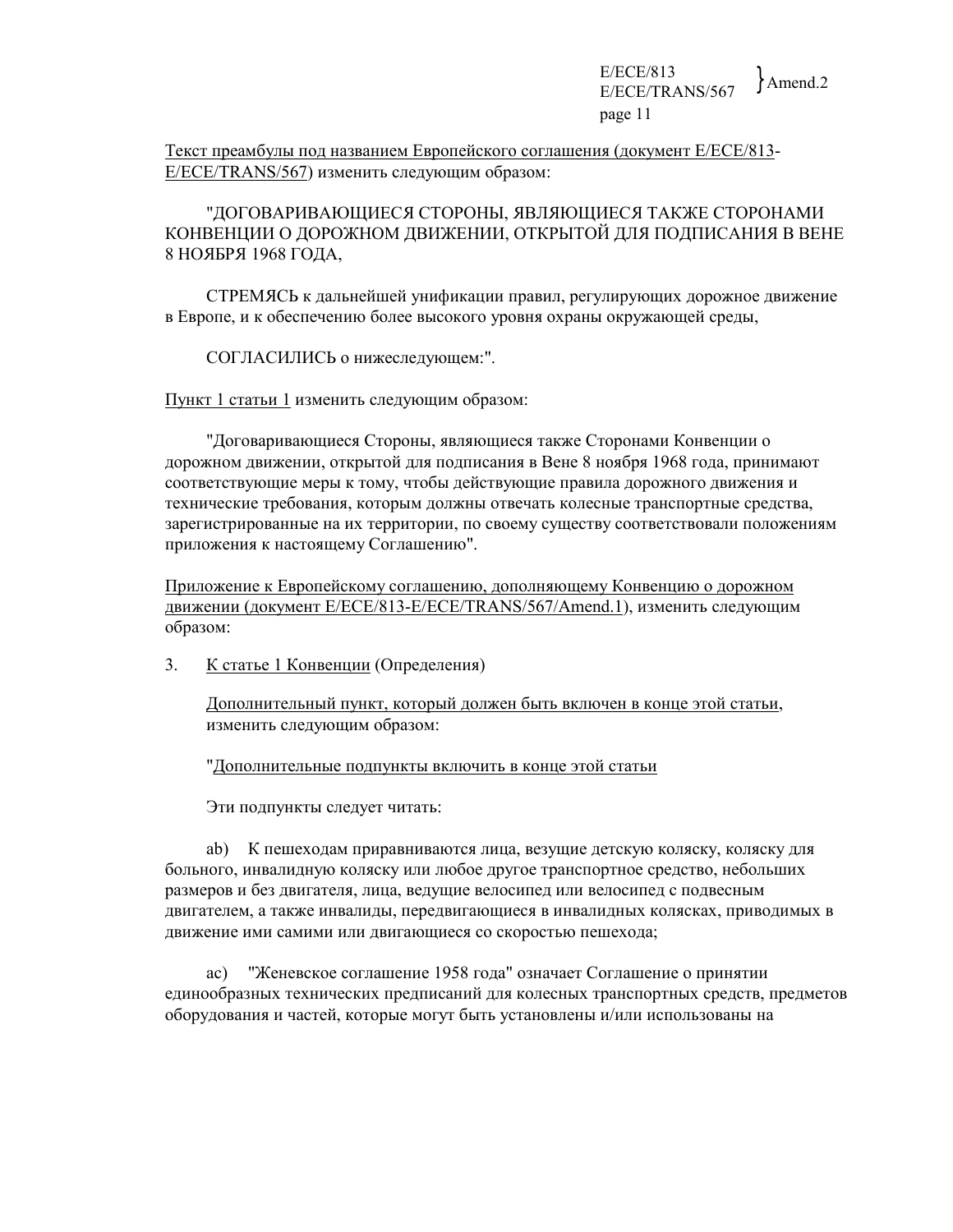E/ECE/813  $E/ECE/STRANS/567$  Amend.2 page 12

колесных транспортных средствах, и об условиях взаимного признания официальных утверждений, выдаваемых на основе этих предписаний, совершено в Женеве 20 марта 1958 года и включает поправки, вступившие в силу 16 октября 1995 года;

ad) "Правила ЕЭК" означают Правила, прилагаемые к Соглашению 1958 года;

 ae) "Венское соглашение 1997 года" означает Соглашение о принятии единообразных условий для периодических технических осмотров колесных транспортных средств и о взаимном признании таких осмотров, совершено в Вене 13 ноября 1997 года";

 af) "Предписание ЕЭК" означает Предписание, прилагаемое к Венскому соглашению 1997 года".

4. К статье 3 Конвенции (Обязательства Договаривающихся сторон)

В начале этого пункта включить следующий текст:

"Пункт 2, подпункт a)"

Этот подпункт следует читать:

 "Договаривающиеся стороны принимают также надлежащие меры к тому, чтобы действующие на их территории правила, касающиеся технических условий, которым должны отвечать автомобили и прицепы, соответствовали положениям приложения 5 к настоящей Конвенции; эти правила могут содержать положения, не предусмотренные в приложении 5, при условии, что эти положения не будут ни в каком отношении противоречить принципам безопасности, определяющим положения приложения 5. Они также принимают надлежащие меры к тому, чтобы находящиеся в международном движении автомобили и прицепы, зарегистрированные на их территории, соответствовали положениям пункта 4, включенным в статью 39 Конвенции, и приложения 5 к настоящей Конвенции".

#### Пункт 3

Этот пункт следует читать:

 "С учетом отступлений, предусмотренных в приложении 1 к настоящей Конвенции, Договаривающиеся стороны обязуются допускать к международному движению по своей территории автомобили и прицепы, которые отвечают требованиям, предусмотренным в главе III настоящей Конвенции с поправками, внесенными на основании настоящего Соглашения, и водители которых отвечают требованиям главы IV; Договаривающиеся стороны обязуются также признавать свидетельства о регистрации и в соответствующих случаях международные сертификаты технического осмотра, выдаваемые согласно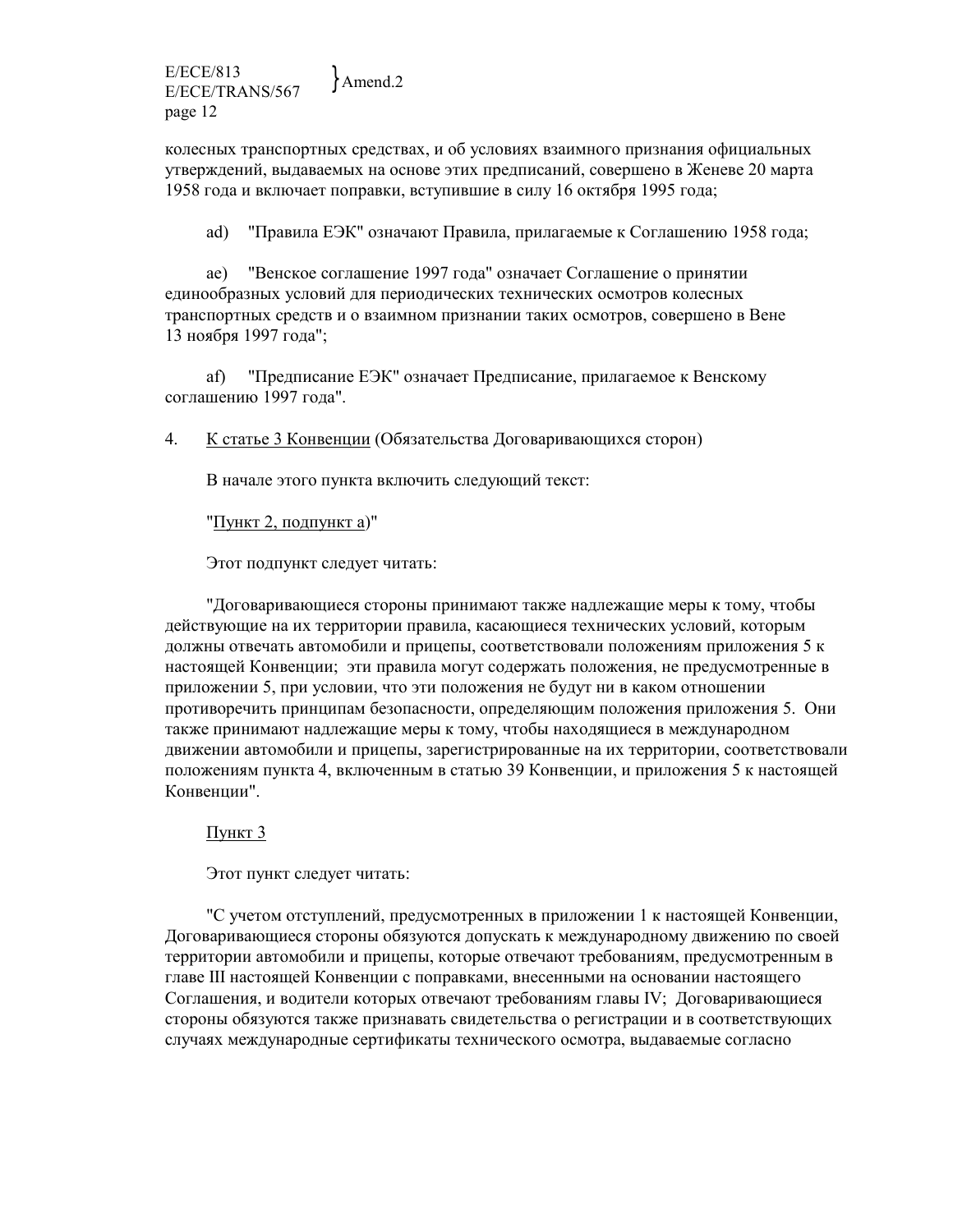## E/ECE/813  $E/ECE/STRANS/567$  Amend.2 page 13

положениям главы III с поправками, внесенными на основании настоящего Соглашения, как удостоверяющие - если не будет доказано обратное, - что транспортные средства, на которые они выданы, отвечают условиям, предусмотренным в указанной главе III".

Включить следующий новый пункт 26-бис:

26-бис. К статье 39 Конвенции (Технические требования и осмотр транспортных средств)

## Дополнительные пункты, которые должны быть включены в конце этой статьи

Эти пункты следует читать:

"4. a) Автомобили, которые находятся в международном движении и разрешенная максимальная масса которых превышает 3 500 кг, за исключением автомобилей, используемых для перевозки пассажиров и имеющих, помимо сиденья водителя, не более восьми мест для сидения, должны отвечать конкретным требованиям в отношении шума и выбросов загрязняющих веществ. В этой связи:

- i) такие автомобили должны как минимум соответствовать техническим требованиям и ограничениям, предусмотренным сериями поправок к надлежащим Правилам ЕЭК, применяемым в целях осуществления Женевского соглашения 1958 года и действующим на дату их первой регистрации после изготовления;
- ii) такие автомобили должны отвечать минимальным требованиям в отношении контроля, указанным в соответствующем Предписании (Предписаниях) ЕЭК; соответствие указанным требованиям проверяется в ходе периодических технических осмотров, упомянутых в пункте 2 настоящей статьи.

 b) Для целей настоящего пункта считается, что технические требования и ограничения, предусмотренные сериями поправок к Правилам ЕЭК, остаются в силе до той даты, начиная с которой прекращается действие официальных утверждений типа, предоставленных на основании поправок этой серии.

5. a) Водитель автомобиля, упомянутого в подпункте a) пункта 4 выше, в удостоверение прохождения периодического технического осмотра, указанного в вышеупомянутом подпункте, а также исправного состояния автомобиля должен иметь действительный, надлежащим образом заполненный международный сертификат технического осмотра.

 b) Этот сертификат выдается либо компетентным органом Договаривающейся стороны, на территории которой регистрируется транспортное средство, или ее территориального подразделения, либо от имени и с разрешения такой